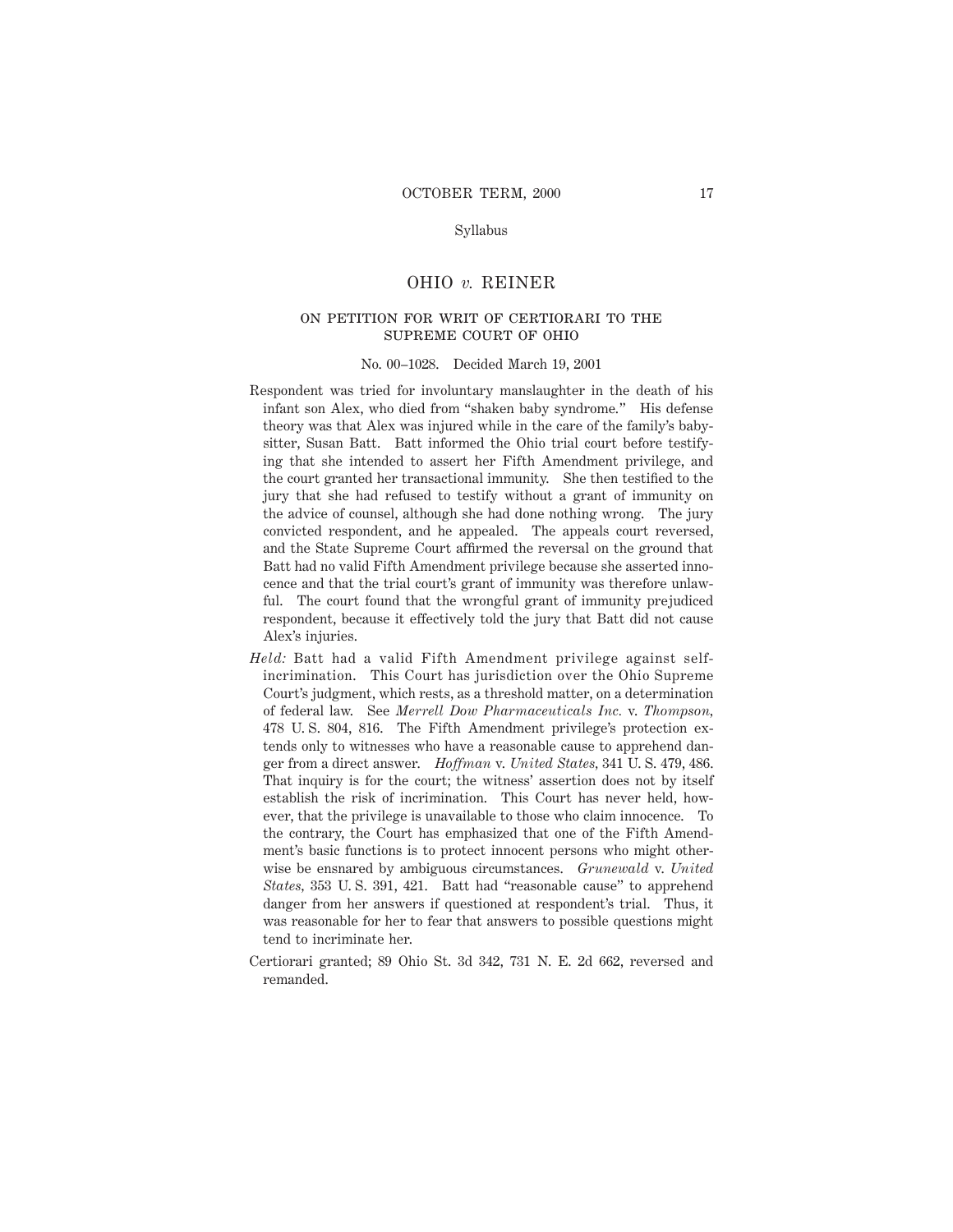## PER CURIAM.

The Supreme Court of Ohio here held that a witness who denies all culpability does not have a valid Fifth Amendment privilege against self-incrimination. Because our precedents dictate that the privilege protects the innocent as well as the guilty, and that the facts here are sufficient to sustain a claim of privilege, we grant the petition for certiorari and reverse.

Respondent was charged with involuntary manslaughter in connection with the death of his 2-month-old son Alex. The coroner testified at trial that Alex died from "shaken baby syndrome," the result of child abuse. He estimated that Alex's injury most likely occurred minutes before the child stopped breathing. Alex died two days later when he was removed from life support. Evidence produced at trial revealed that Alex had a broken rib and a broken leg at the time of his death. His twin brother Derek, who was also examined, had several broken ribs. Respondent had been alone with Alex for half an hour immediately before Alex stopped breathing. Respondent's experts testified that Alex could have been injured several hours before his respiratory arrest. Alex was in the care of the family's babysitter, Susan Batt, at that time. Batt had cared for the children during the day for about two weeks prior to Alex's death. The defense theory was that Batt, not respondent, was the culpable party.

Batt informed the court in advance of testifying that she intended to assert her Fifth Amendment privilege. At the State's request, the trial court granted her transactional immunity from prosecution pursuant to Ohio Rev. Code Ann. § 2945.44 (1999). She then testified to the jury that she had refused to testify without a grant of immunity on the advice of counsel, although she had done nothing wrong. Batt denied any involvement in Alex's death. She testified that she had never shaken Alex or his brother at any time, specifically on the day Alex suffered respiratory arrest. She said she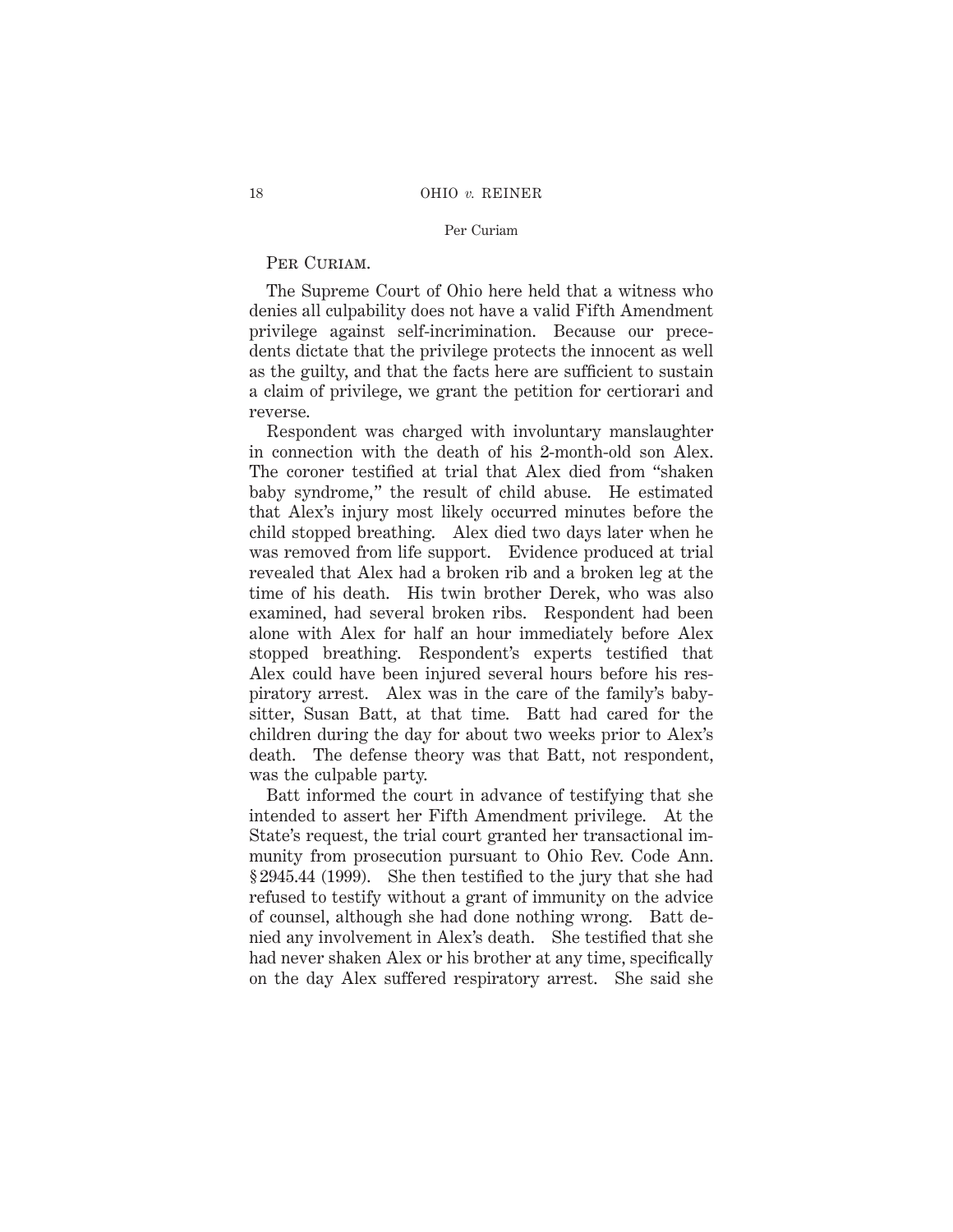was unaware of and had nothing to do with the other injuries to both children. The jury found respondent guilty of involuntary manslaughter, and he appealed.

The Court of Appeals of Ohio, Sixth District, reversed respondent's conviction on grounds not relevant to our decision here. The Supreme Court of Ohio affirmed the reversal, on the alternative ground that Batt had no valid Fifth Amendment privilege and that the trial court's grant of immunity under § 2945.44 was therefore unlawful.\* 89 Ohio St. 3d 342, 358, 731 N. E. 2d 662, 677 (2000). The court found that the wrongful grant of immunity prejudiced respondent, because it effectively told the jury that Batt did not cause Alex's injuries.

The court recognized that the privilege against selfincrimination applies where a witness' answers "could reasonably 'furnish a link in the chain of evidence'" against him, *id.,* at 352, 731 N. E. 2d, at 673 (quoting *Hoffman* v. *United States,* 341 U. S. 479, 486 (1951)). *Hoffman,* it noted, requires the trial court to determine whether the witness has correctly asserted the privilege, and to order the witness to answer questions if the witness is mistaken about the danger of incrimination. *Ibid.* The court faulted the trial judge for failing to question sufficiently Batt's assertion of the privilege. It noted that the Court of Appeals, in finding a valid privilege, failed to consider the prosecutor's suggestion that Batt's testimony would not incriminate her, and Batt's denial of involvement in Alex's abuse when questioned by the Children's Services Board. The court held that "Susan Batt's

<sup>\*</sup>Ohio Rev. Code Ann. § 2945.44 (1999) states in pertinent part: "In any criminal proceeding . . . if a witness refuses to answer or produce information *on the basis of his privilege against self-incrimination,* the court of common pleas... unless it finds that to do so would not further the administration of justice, shall compel the witness to answer or produce the information, if . . . [the prosecuting attorney so requests and] . . . [t]he court . . . informs the witness that by answering, or producing the information he will receive [transactional] immunity . . . ." (Emphasis added.)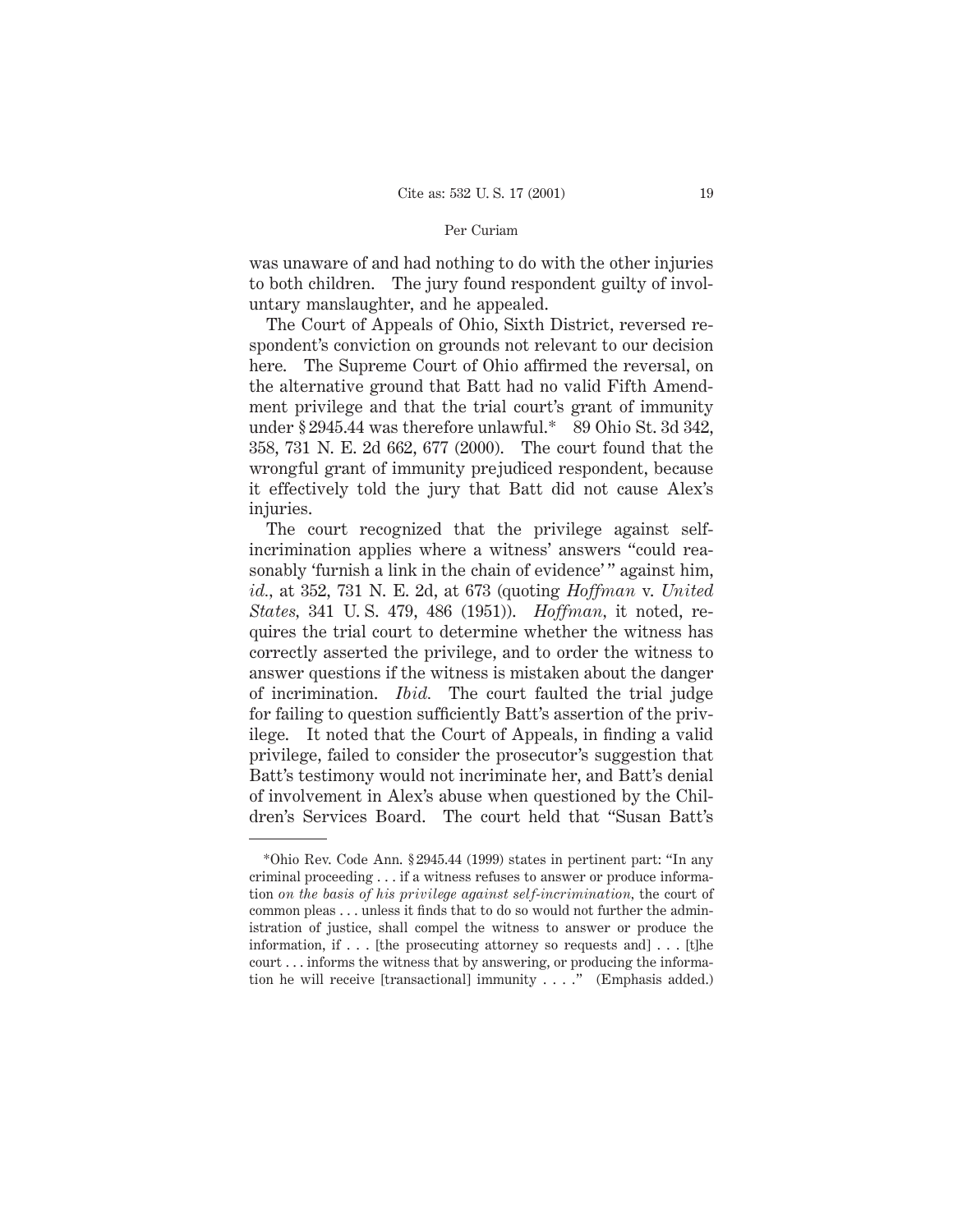[trial] testimony did not incriminate her, because she denied *any* involvement in the abuse. Thus, she did not have a valid Fifth Amendment privilege." 89 Ohio St. 3d, at 355, 731 N. E. 2d, at 675 (emphasis in original). The court emphasized that the defense's theory of Batt's guilt was not grounds for a grant of immunity, "when the witness continues to deny any self-incriminating conduct." *Ibid.*

The Supreme Court of Ohio's decision that Batt was wrongly granted immunity under § 2945.44 (and consequently, that reversal of respondent's conviction was required) rested on the court's determination that Batt did not have a valid Fifth Amendment privilege. In discussing the contours of that privilege, the court relied on our precedents. We have observed that "this Court retains a role when a state court's interpretation of state law has been influenced by an accompanying interpretation of federal law." *Three Affiliated Tribes of Fort Berthold Reservation* v. *Wold Engineering, P. C.,* 467 U. S. 138, 152 (1984). The decision at issue "fairly appears . . . to be interwoven with the federal law," and no adequate and independent state ground is clear from the face of the opinion. *Michigan* v. *Long,* 463 U. S. 1032, 1040–1041 (1983). We have jurisdiction over a statecourt judgment that rests, as a threshold matter, on a determination of federal law. See *Merrell Dow Pharmaceuticals Inc.* v. *Thompson,* 478 U. S. 804, 816 (1986) ("[T]his Court retains power to review the decision of a federal issue in a state cause of action"); *St. Louis, I. M. & S. R. Co.* v. *Taylor,* 210 U. S. 281, 293–294 (1908).

The Fifth Amendment provides that "[n]o person . . . shall be compelled in any criminal case to be a witness against himself." U. S. Const., Amdt. 5. As the Supreme Court of Ohio acknowledged, this privilege not only extends "to answers that would in themselves support a conviction . . . but likewise embraces those which would furnish a link in the chain of evidence needed to prosecute the claimant." *Hoffman,* 341 U. S., at 486. "[I]t need only be evident from the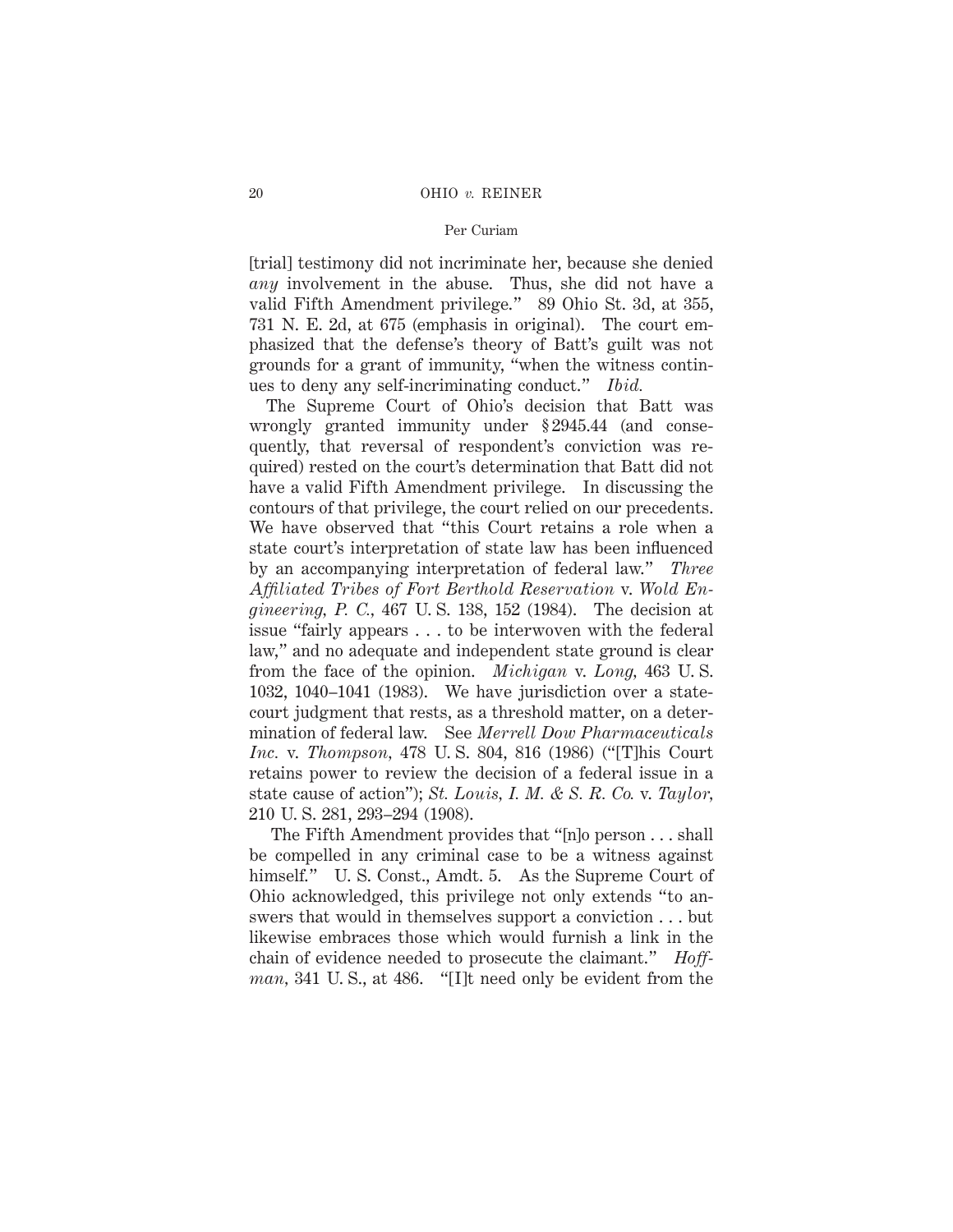implications of the question, in the setting in which it is asked, that a responsive answer to the question or an explanation of why it cannot be answered might be dangerous because injurious disclosure could result." *Id.,* at 486–487.

We have held that the privilege's protection extends only to witnesses who have "reasonable cause to apprehend danger from a direct answer." *Id.,* at 486. That inquiry is for the court; the witness' assertion does not by itself establish the risk of incrimination. *Ibid.* A danger of "imaginary and unsubstantial character" will not suffice. *Mason* v. *United States,* 244 U. S. 362, 366 (1917). But we have never held, as the Supreme Court of Ohio did, that the privilege is unavailable to those who claim innocence. To the contrary, we have emphasized that one of the Fifth Amendment's "basic functions . . . is to protect *innocent* men . . . 'who otherwise might be ensnared by ambiguous circumstances.' " *Grunewald* v. *United States,* 353 U. S. 391, 421 (1957) (quoting *Slochower* v. *Board of Higher Ed. of New York City,* 350 U. S. 551, 557–558 (1956)) (emphasis in original). In *Grunewald,* we recognized that truthful responses of an innocent witness, as well as those of a wrongdoer, may provide the government with incriminating evidence from the speaker's own mouth. 353 U. S., at 421–422.

The Supreme Court of Ohio's determination that Batt did not have a valid Fifth Amendment privilege because she denied any involvement in the abuse of the children clearly conflicts with *Hoffman* and *Grunewald.* Batt had "reasonable cause" to apprehend danger from her answers if questioned at respondent's trial. *Hoffman, supra,* at 486. Batt spent extended periods of time alone with Alex and his brother in the weeks immediately preceding discovery of their injuries. She was with Alex within the potential timeframe of the fatal trauma. The defense's theory of the case was that Batt, not respondent, was responsible for Alex's death and his brother's uncharged injuries. In this setting, it was reasonable for Batt to fear that answers to